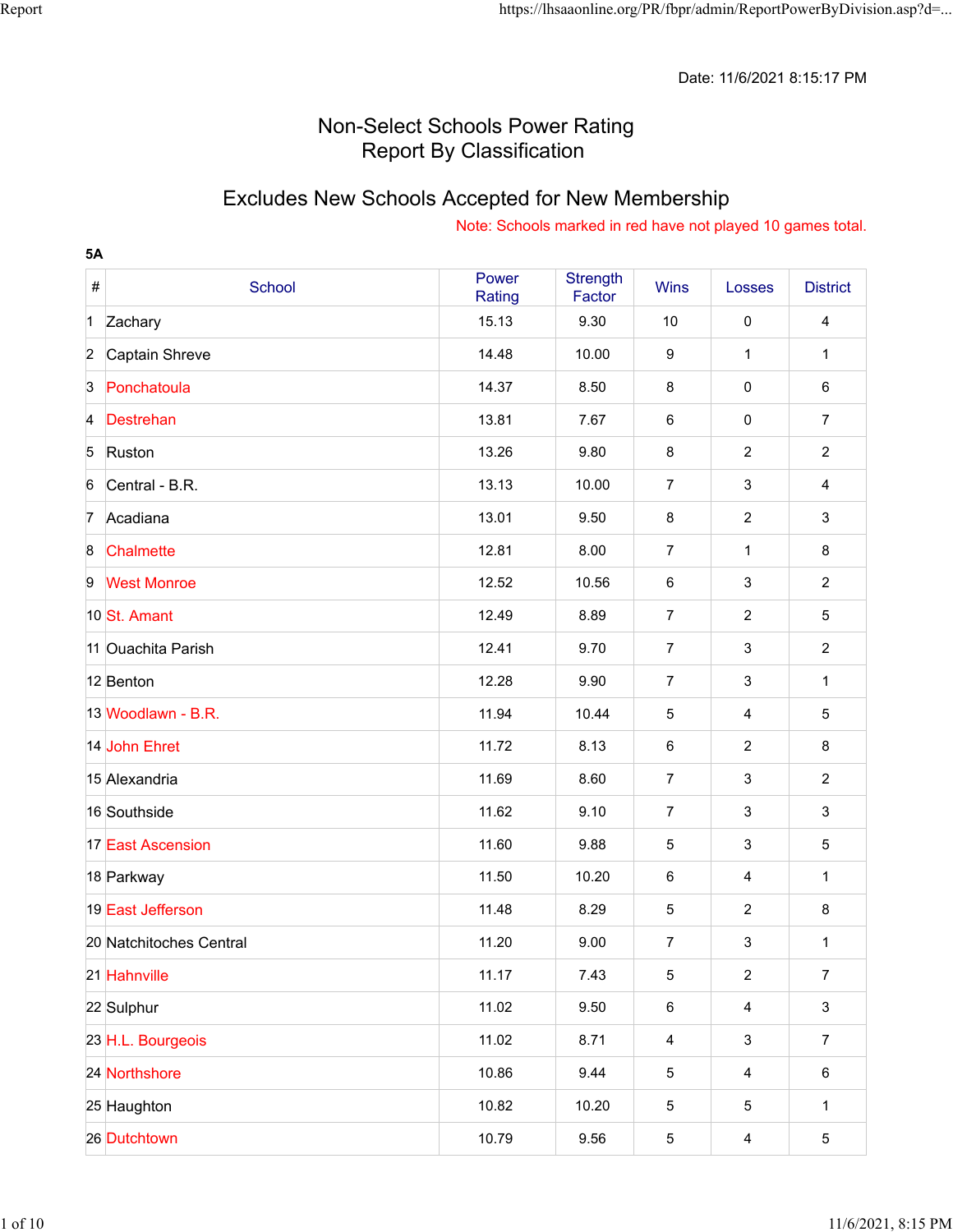| 27 Denham Springs    | 10.64 | 9.11  | 5                         | $\overline{\mathbf{4}}$ | $\overline{4}$   |
|----------------------|-------|-------|---------------------------|-------------------------|------------------|
| 28 Covington         | 10.35 | 8.60  | 6                         | $\overline{\mathbf{4}}$ | $\,6\,$          |
| 29 West Jefferson    | 10.26 | 8.43  | $\overline{\mathbf{4}}$   | 3                       | 8                |
| 30 Lafayette         | 10.11 | 9.30  | $\sqrt{5}$                | 5                       | $\sqrt{3}$       |
| 31 Live Oak          | 9.72  | 9.11  | $\overline{4}$            | 5                       | $\overline{4}$   |
| 32 Slidell           | 9.70  | 9.44  | $\overline{4}$            | 5                       | $\,6\,$          |
| 33 East St. John     | 9.22  | 8.43  | $\ensuremath{\mathsf{3}}$ | $\overline{4}$          | $\overline{7}$   |
| 34 Thibodaux         | 9.16  | 8.29  | $\mathbf{3}$              | 4                       | $\boldsymbol{7}$ |
| 35 Walker            | 9.11  | 10.22 | 3                         | 6                       | $\overline{4}$   |
| 36 Bonnabel          | 9.03  | 8.57  | $\mathbf{3}$              | $\overline{4}$          | $\,8\,$          |
| 37 Comeaux           | 8.92  | 9.40  | $\overline{4}$            | $\,6\,$                 | $\mathfrak{S}$   |
| 38 Pineville         | 8.75  | 9.90  | $\mathbf{3}$              | $\overline{7}$          | $\overline{2}$   |
| 39 Mandeville        | 8.55  | 9.33  | 3                         | $\,6\,$                 | $\,6\,$          |
| 40 Barbe             | 8.52  | 9.30  | $\overline{4}$            | 6                       | $\mathbf{3}$     |
| 41 West Ouachita     | 8.20  | 10.00 | $\overline{2}$            | 8                       | $\sqrt{2}$       |
| 42 Hammond           | 8.16  | 9.71  | $\overline{2}$            | 5                       | $\,6\,$          |
| 43 Grace King        | 7.81  | 8.71  | $\overline{2}$            | 5                       | 8                |
| 44 Airline           | 7.50  | 11.30 | $\mathbf{1}$              | 9                       | $\mathbf 1$      |
| 45 Riverdale         | 7.03  | 9.38  | 1                         | $\overline{7}$          | 8                |
| 46 Sam Houston       | 6.74  | 9.33  | $\overline{2}$            | $\overline{7}$          | $\mathbf{3}$     |
| 47 Southwood         | 6.50  | 10.80 | $\pmb{0}$                 | $10$                    | 1                |
| 48 Terrebonne        | 6.45  | 8.29  | $\mathbf{1}$              | 6                       | 7                |
| 49 Central Lafourche | 5.94  | 8.86  | $\pmb{0}$                 | $\overline{7}$          | $\overline{7}$   |
| 50 New Iberia        | 5.62  | 10.20 | $\pmb{0}$                 | $10$                    | $\mathbf{3}$     |
| 51 Fontainebleau     | 5.50  | 9.75  | $\pmb{0}$                 | 8                       | $\,6$            |
| 52 L. W. Higgins     | 5.36  | 9.00  | $\pmb{0}$                 | $\overline{7}$          | 8                |

|   |                                                 | Schools not playing in the Playoff |                    |             |        |                 |  |  |
|---|-------------------------------------------------|------------------------------------|--------------------|-------------|--------|-----------------|--|--|
| # | School                                          | Power<br>Rating                    | Strength<br>Factor | <b>Wins</b> | Losses | <b>District</b> |  |  |
|   | There are No Schools excluded from the Playoff. |                                    |                    |             |        |                 |  |  |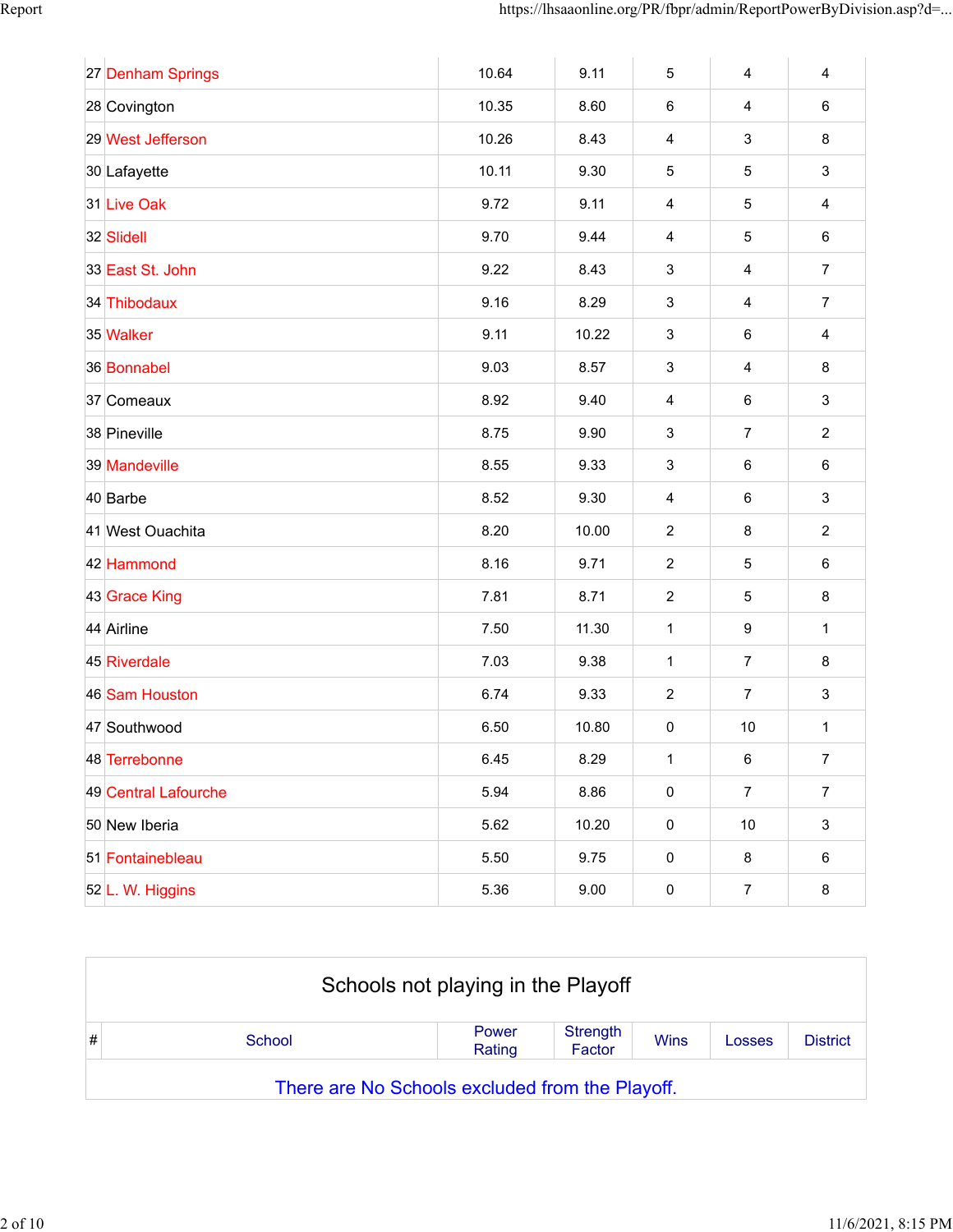### Excludes New Schools Accepted for New Membership

| 4A               |                                 |                 |                           |                         |                         |                  |
|------------------|---------------------------------|-----------------|---------------------------|-------------------------|-------------------------|------------------|
| $\#$             | School                          | Power<br>Rating | <b>Strength</b><br>Factor | <b>Wins</b>             | Losses                  | <b>District</b>  |
| $\vert$ 1        | <b>Edna Karr</b>                | 16.01           | 8.50                      | 8                       | $\pmb{0}$               | 10               |
| $\overline{2}$   | <b>Neville</b>                  | 15.21           | 9.78                      | 8                       | $\mathbf{1}$            | 1                |
| $\overline{3}$   | <b>Warren Easton</b>            | 13.86           | 9.29                      | 5                       | $\overline{2}$          | 11               |
| $\overline{A}$   | Northwood - Shrev.              | 13.67           | 9.22                      | $\overline{7}$          | $\overline{2}$          | 1                |
| 5                | Westgate                        | 13.39           | 8.40                      | $\bf 8$                 | $\overline{2}$          | $\sqrt{5}$       |
| $6\phantom{.}6$  | Huntington                      | 13.16           | 8.60                      | 8                       | $\overline{2}$          | 1                |
| 7                | Cecilia                         | 13.06           | 8.50                      | 8                       | $\overline{c}$          | 6                |
| $\boldsymbol{8}$ | <b>Salmen</b>                   | 12.91           | 7.89                      | $\overline{7}$          | $\overline{2}$          | $\boldsymbol{9}$ |
| 9                | <b>George Washington Carver</b> | 12.55           | 6.43                      | 6                       | $\mathbf{1}$            | 11               |
|                  | 10 Lakeshore                    | 12.39           | 9.11                      | $\mathbf 5$             | $\overline{\mathbf{4}}$ | $\boldsymbol{9}$ |
|                  | 11 Belle Chasse                 | 11.90           | 8.13                      | $\mathbf 5$             | $\mathsf 3$             | 10               |
|                  | 12 Leesville                    | 11.80           | 7.67                      | $\overline{7}$          | $\overline{2}$          | $\mathbf{3}$     |
|                  | 13 Rayne                        | 11.45           | 8.80                      | 6                       | $\overline{4}$          | 4                |
|                  | 14 South Lafourche              | 11.43           | 8.57                      | 4                       | $\sqrt{3}$              | 8                |
|                  | 15 Belaire                      | 11.35           | 7.56                      | 6                       | $\mathsf 3$             | $\overline{7}$   |
|                  | 16 Eunice                       | 11.26           | 8.40                      | 6                       | $\overline{\mathbf{4}}$ | 4                |
|                  | 17 DeRidder                     | 11.10           | 7.30                      | $\overline{7}$          | $\mathsf 3$             | 3                |
| 18               | Carencro                        | 11.08           | 10.40                     | $\overline{4}$          | $\,6$                   | 5                |
|                  | 19 Opelousas                    | 11.08           | 9.60                      | 5                       | $\mathbf 5$             | 6                |
|                  | 20 North DeSoto                 | 11.02           | 9.20                      | 5                       | $\mathbf 5$             | $\mathbf{1}$     |
|                  | 21 Assumption                   | 11.01           | 8.00                      | 5                       | $\overline{4}$          | 8                |
|                  | 22 Istrouma                     | 10.37           | 7.50                      | 5                       | $\sqrt{3}$              | $\overline{7}$   |
|                  | 23 Franklinton                  | 10.35           | 9.10                      | $\overline{\mathbf{4}}$ | $\,6\,$                 | 9                |
|                  | 24 Landry-Walker                | 10.18           | 7.63                      | $\overline{\mathbf{4}}$ | $\overline{4}$          | $10$             |
|                  | 25 Plaquemine                   | 10.01           | 8.50                      | 4                       | $\overline{4}$          | $\overline{7}$   |
|                  | 26 Beau Chene                   | 9.43            | 6.80                      | 6                       | $\overline{4}$          | 6                |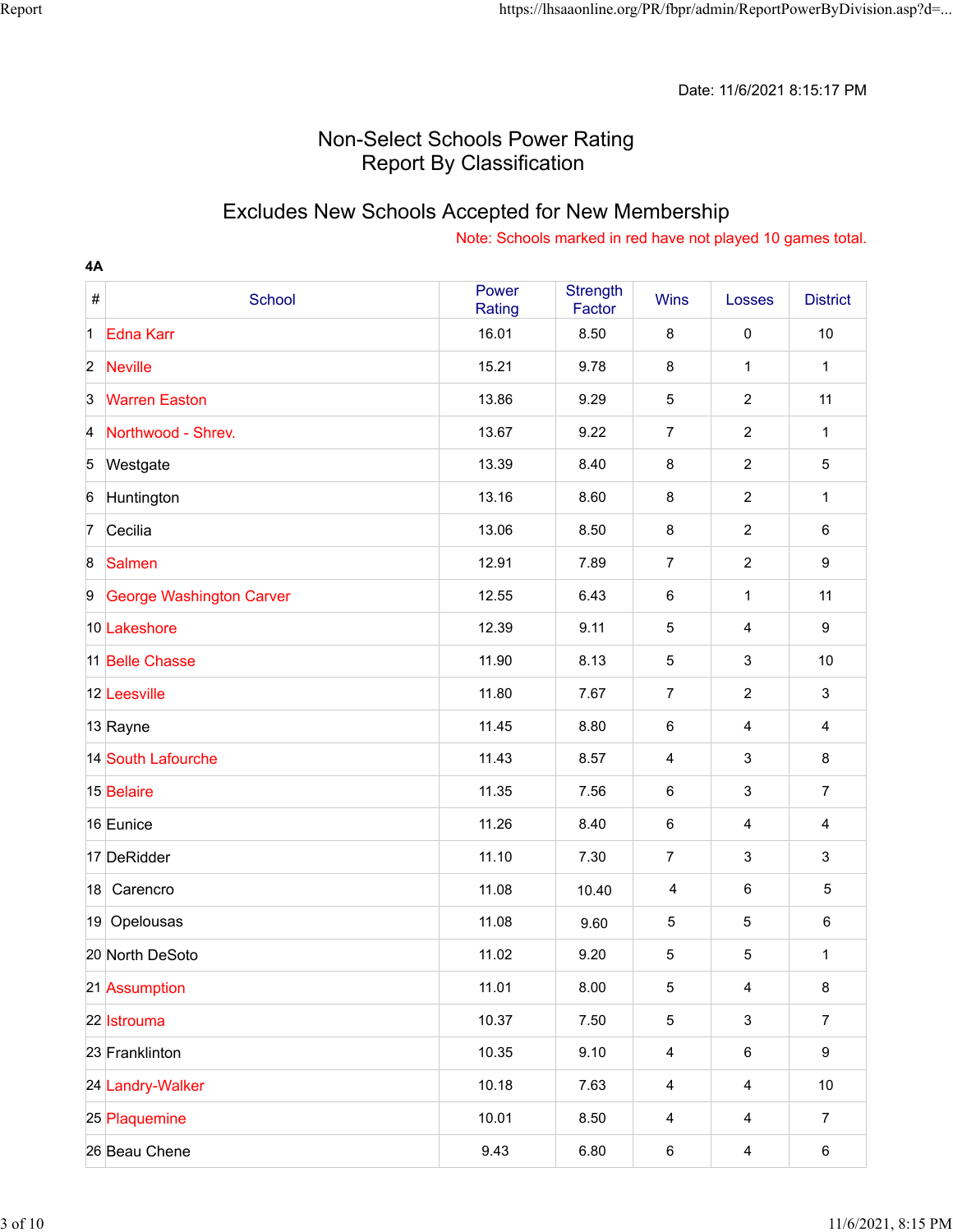| 9.30                                                                                                                                                                                                                                                                                                                                                                                                                               | 9.60 | $\mathbf{3}$   | $\overline{7}$          | 3              |
|------------------------------------------------------------------------------------------------------------------------------------------------------------------------------------------------------------------------------------------------------------------------------------------------------------------------------------------------------------------------------------------------------------------------------------|------|----------------|-------------------------|----------------|
| 9.29                                                                                                                                                                                                                                                                                                                                                                                                                               | 8.13 | 3              | 5                       | 11             |
| 9.21                                                                                                                                                                                                                                                                                                                                                                                                                               | 7.22 | 4              | 5                       | 9              |
| 9.10                                                                                                                                                                                                                                                                                                                                                                                                                               | 7.71 | 3              | $\overline{\mathbf{4}}$ | 8              |
| 9.04                                                                                                                                                                                                                                                                                                                                                                                                                               | 8.40 | 4              | 6                       | $\mathbf{1}$   |
| 8.85                                                                                                                                                                                                                                                                                                                                                                                                                               | 8.30 | 4              | 6                       | $6\phantom{1}$ |
| 8.83                                                                                                                                                                                                                                                                                                                                                                                                                               | 8.71 | 2              | 5                       | 10             |
| 8.51                                                                                                                                                                                                                                                                                                                                                                                                                               | 7.22 | 4              | 5                       | $\mathbf{1}$   |
| 8.06                                                                                                                                                                                                                                                                                                                                                                                                                               | 9.30 | $\overline{2}$ | 8                       | 4              |
| 7.81                                                                                                                                                                                                                                                                                                                                                                                                                               | 5.78 | 5              | 4                       | 4              |
| 7.74                                                                                                                                                                                                                                                                                                                                                                                                                               | 9.88 | $\mathbf{1}$   | 7                       | 1              |
| 7.63                                                                                                                                                                                                                                                                                                                                                                                                                               | 7.80 | 3              | $\overline{7}$          | $\mathbf{1}$   |
| 7.21                                                                                                                                                                                                                                                                                                                                                                                                                               | 9.00 | 1              | 8                       | 7              |
| 7.21                                                                                                                                                                                                                                                                                                                                                                                                                               | 8.43 | $\mathbf{1}$   | 6                       | 8              |
| 7.10                                                                                                                                                                                                                                                                                                                                                                                                                               | 7.80 | 2              | 8                       | 6              |
| 6.93                                                                                                                                                                                                                                                                                                                                                                                                                               | 7.00 | $\overline{2}$ | $\overline{7}$          | 8              |
| 6.78                                                                                                                                                                                                                                                                                                                                                                                                                               | 7.67 | $\overline{2}$ | 7                       | 3              |
| 6.43                                                                                                                                                                                                                                                                                                                                                                                                                               | 8.30 | $\mathbf{1}$   | 9                       | $\mathbf{1}$   |
| 6.16                                                                                                                                                                                                                                                                                                                                                                                                                               | 8.70 | $\mathbf{1}$   | 9                       | 5              |
| 6.06                                                                                                                                                                                                                                                                                                                                                                                                                               | 7.00 | $\mathbf{1}$   | 7                       | 11             |
| 5.66                                                                                                                                                                                                                                                                                                                                                                                                                               | 8.90 | 0              | 10                      | 4              |
| 5.13                                                                                                                                                                                                                                                                                                                                                                                                                               | 8.10 | 0              | 10                      | $\overline{7}$ |
| 5.06                                                                                                                                                                                                                                                                                                                                                                                                                               | 8.60 | 0              | 10                      | 3              |
|                                                                                                                                                                                                                                                                                                                                                                                                                                    |      |                |                         |                |
| 27 Tioga<br>28 John F. Kennedy<br>29 Pearl River<br>30 A.J. Ellender<br>31 Minden<br>32 Breaux Bridge<br>33 Helen Cox<br>34 Booker T. Washington - Shr.<br>35 North Vermilion<br>36 Washington-Marion<br>37 Franklin Parish<br>38 Woodlawn - Shrev.<br>39 Tara<br>40 South Terrebonne<br>41 Livonia<br>42 Morgan City<br>43 Bolton<br>44 Bastrop<br>45 Northside<br>46 Eleanor McMain<br>47 LaGrange<br>48 Broadmoor<br>49 Peabody |      |                |                         |                |

|   | Schools not playing in the Playoff              |                 |                    |             |        |                 |  |  |  |
|---|-------------------------------------------------|-----------------|--------------------|-------------|--------|-----------------|--|--|--|
| # | School                                          | Power<br>Rating | Strength<br>Factor | <b>Wins</b> | Losses | <b>District</b> |  |  |  |
|   | There are No Schools excluded from the Playoff. |                 |                    |             |        |                 |  |  |  |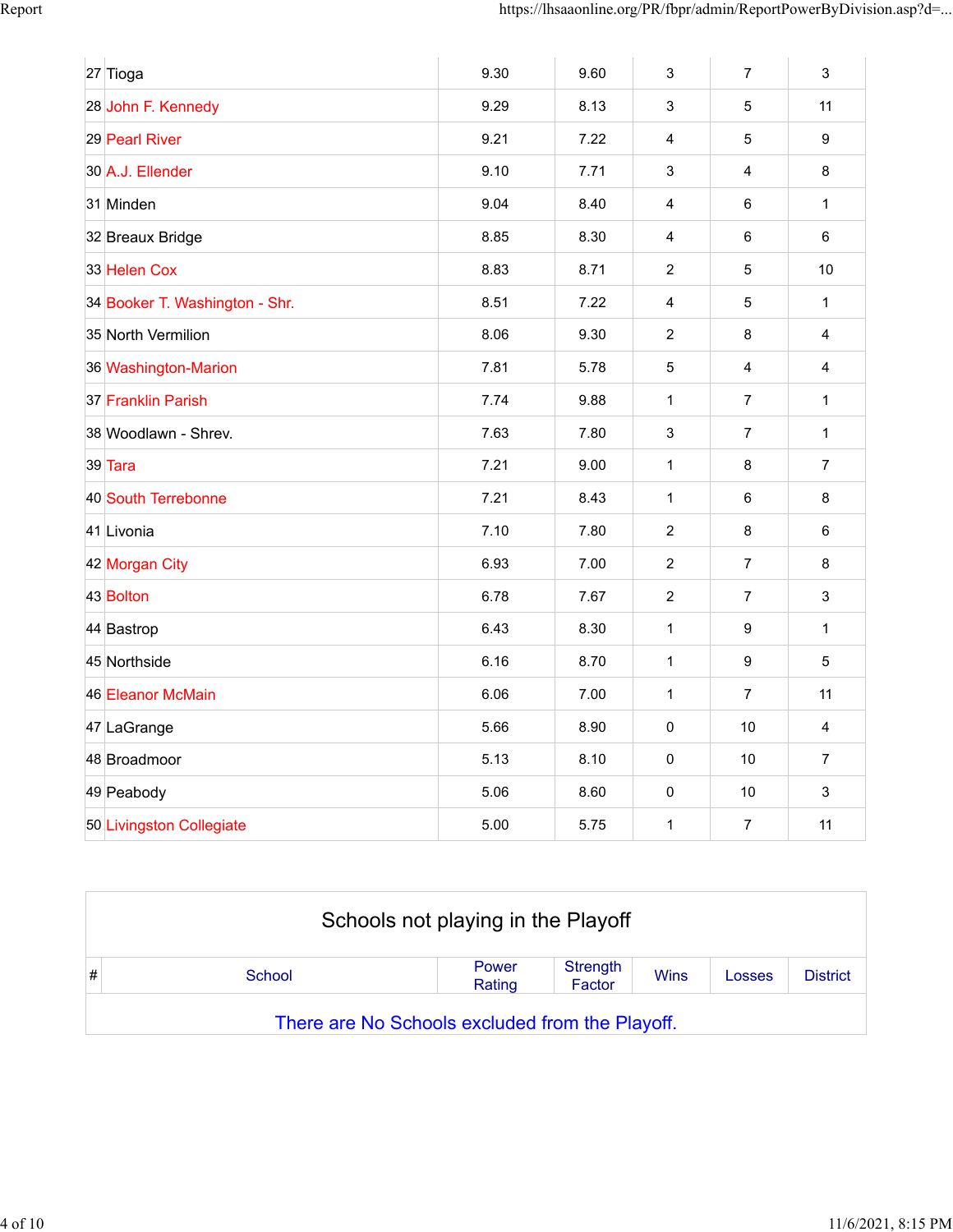### Excludes New Schools Accepted for New Membership

| 3A               |                                    |                 |                           |                         |                           |                         |
|------------------|------------------------------------|-----------------|---------------------------|-------------------------|---------------------------|-------------------------|
| $\#$             | School                             | Power<br>Rating | <b>Strength</b><br>Factor | <b>Wins</b>             | Losses                    | <b>District</b>         |
| $\mathbf 1$      | Sterlington                        | 15.58           | 8.00                      | 10                      | $\pmb{0}$                 | $\overline{c}$          |
| $\overline{2}$   | Abbeville                          | 14.77           | 7.80                      | $\boldsymbol{9}$        | $\mathbf{1}$              | $\,6$                   |
| $\overline{3}$   | St. Martinville                    | 14.60           | 8.90                      | 8                       | $\overline{2}$            | 6                       |
| $\overline{A}$   | lowa                               | 14.40           | 7.80                      | $\boldsymbol{9}$        | $\mathbf{1}$              | $\overline{\mathbf{4}}$ |
| 5                | Church Point                       | 14.40           | 7.10                      | 10                      | $\pmb{0}$                 | $\sqrt{5}$              |
| $6\phantom{.}6$  | Lutcher                            | 14.36           | 7.50                      | $\overline{7}$          | $\mathbf{1}$              | 9                       |
| $\overline{7}$   | <b>Union Parish</b>                | 14.28           | 9.20                      | $\overline{7}$          | $\sqrt{3}$                | $\overline{2}$          |
| $\boldsymbol{8}$ | <b>Madison Prep</b>                | 14.25           | 7.70                      | 9                       | $\mathbf{1}$              | $\overline{7}$          |
| 9                | St. James                          | 14.20           | 9.00                      | $\,6$                   | $\ensuremath{\mathsf{3}}$ | 9                       |
|                  | 10 Jena                            | 14.09           | 7.50                      | 9                       | $\mathbf{1}$              | $\mathfrak{S}$          |
|                  | 11 Bogalusa                        | 13.11           | 7.50                      | 6                       | $\overline{2}$            | 8                       |
|                  | 12 Patterson                       | 13.08           | 7.60                      | $\overline{7}$          | $\mathbf{3}$              | 9                       |
|                  | 13 Jewel Sumner                    | 12.73           | 5.75                      | $\overline{7}$          | $\mathbf{1}$              | 8                       |
|                  | 14 Brusly                          | 12.66           | 7.67                      | $\overline{7}$          | $\overline{2}$            | $\overline{7}$          |
|                  | 15 Erath                           | 12.55           | 8.00                      | $\overline{7}$          | $\sqrt{3}$                | 6                       |
|                  | 16 Grant                           | 12.33           | 6.50                      | 8                       | $\sqrt{2}$                | $\mathfrak{S}$          |
|                  | 17 Westlake                        | 12.02           | 7.60                      | 7                       | $\sqrt{3}$                | 4                       |
|                  | 18 Wossman                         | 11.80           | 8.56                      | $\mathbf 5$             | $\overline{\mathbf{4}}$   | $\overline{2}$          |
|                  | 19 lota                            | 11.70           | 7.60                      | 7                       | $\ensuremath{\mathsf{3}}$ | $\sqrt{5}$              |
|                  | 20 West Feliciana                  | 11.35           | 8.70                      | $5\phantom{.0}$         | $\mathbf 5$               | $\overline{7}$          |
|                  | 21 Donaldsonville                  | 11.32           | 7.33                      | 5                       | $\overline{4}$            | 9                       |
|                  | 22 Jennings                        | 11.28           | 9.90                      | $\overline{\mathbf{4}}$ | $\,6\,$                   | $\overline{4}$          |
|                  | 23 Kenner Discovery Health Science | 10.96           | 5.71                      | 5                       | $\boldsymbol{2}$          | 11                      |
|                  | 24 North Webster                   | 10.86           | 8.10                      | 5                       | $\mathbf 5$               | $\mathbf{1}$            |
|                  | 25 Kaplan                          | 10.60           | 9.20                      | 4                       | $\,6\,$                   | 6                       |
|                  | 26 Mansfield                       | 10.53           | 8.44                      | $\overline{\mathbf{r}}$ | $\mathbf 5$               | $\mathbf{1}$            |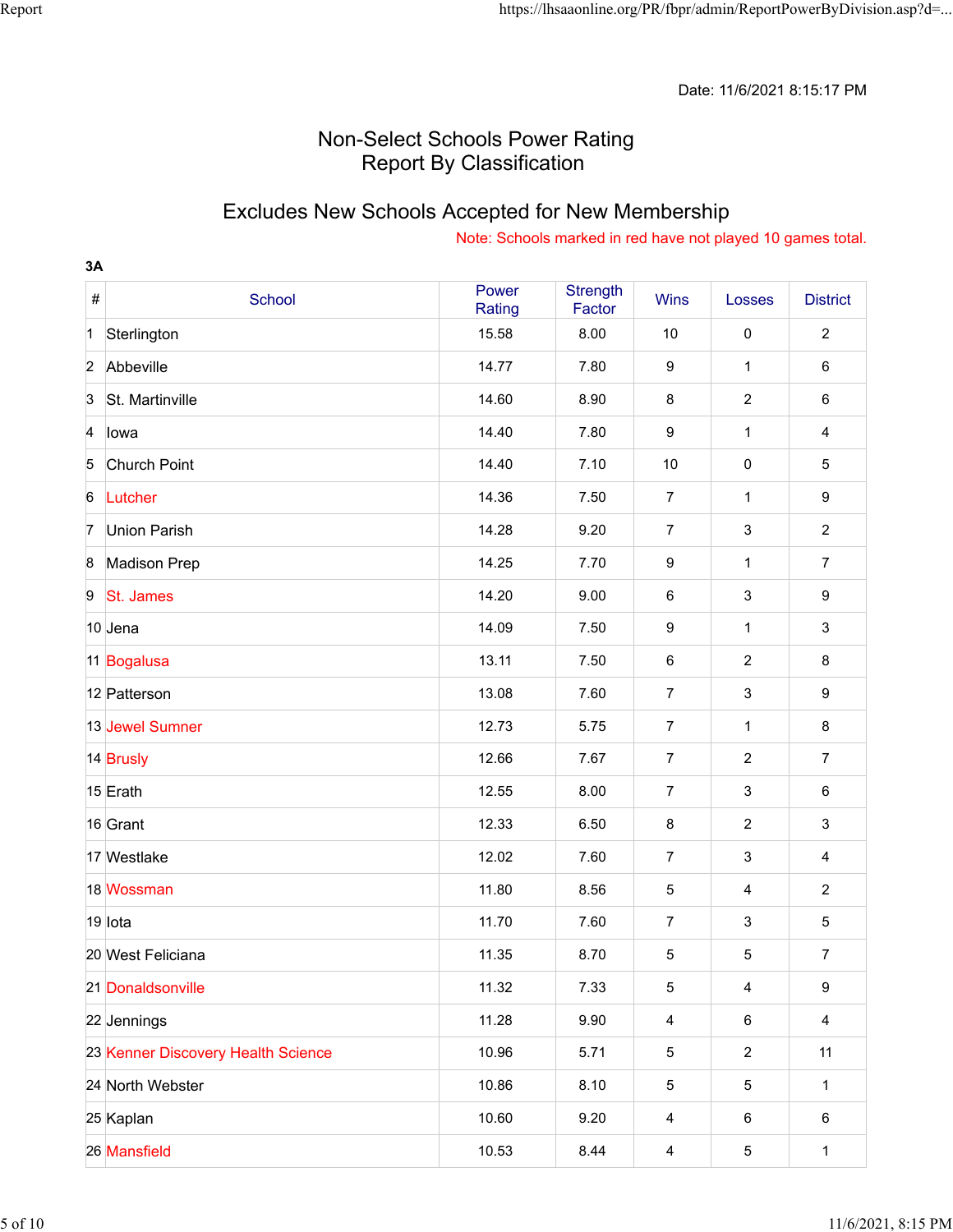| 27 Carroll                     | 10.48 | 7.90 | 5                       | 5                       | $\overline{2}$   |
|--------------------------------|-------|------|-------------------------|-------------------------|------------------|
| 28 Marksville                  | 10.34 | 9.60 | 3                       | $\overline{7}$          | 3                |
| 29 Bossier                     | 10.32 | 6.20 | 6                       | $\overline{\mathbf{4}}$ | $\mathbf{1}$     |
| 30 McDonogh #35                | 10.24 | 6.14 | $\overline{\mathbf{4}}$ | $\mathsf 3$             | 10               |
| 31 Richwood                    | 9.97  | 8.20 | 4                       | 6                       | $\overline{2}$   |
| 32 Frederick A Douglass        | 9.95  | 5.71 | 4                       | $\sqrt{3}$              | 10               |
| 33 Northwest                   | 9.70  | 7.40 | 5                       | $\mathbf 5$             | $\sqrt{5}$       |
| 34 Buckeye                     | 9.62  | 7.80 | $\overline{\mathbf{4}}$ | 6                       | $\mathbf{3}$     |
| 35 Sophie B. Wright            | 9.44  | 5.57 | 4                       | $\mathsf 3$             | 10               |
| 36 M.L. King Charter           | 9.18  | 6.75 | 3                       | $\mathbf 5$             | 10               |
| 37 Mamou                       | 9.10  | 7.50 | 4                       | $\,6\,$                 | $\overline{5}$   |
| 38 Pine Prairie                | 9.10  | 6.50 | 5                       | 5                       | 5                |
| 39 Glen Oaks                   | 8.83  | 8.11 | 3                       | $\,6\,$                 | $\overline{7}$   |
| 40 Loranger                    | 8.80  | 8.00 | $\overline{c}$          | 6                       | 8                |
| 41 Berwick                     | 8.48  | 8.00 | $\overline{c}$          | $\boldsymbol{7}$        | $\boldsymbol{9}$ |
| 42 Crowley                     | 8.20  | 8.90 | $\overline{2}$          | 8                       | $\,6\,$          |
| 43 Mentorship Academy          | 7.43  | 7.67 | $\overline{c}$          | $\overline{7}$          | $\overline{7}$   |
| 44 South Beauregard            | 7.40  | 8.90 | 1                       | $\boldsymbol{9}$        | $\overline{4}$   |
| 45 Green Oaks                  | 6.94  | 8.40 | 1                       | $\boldsymbol{9}$        | $\mathbf{1}$     |
| 46 Caldwell Parish             | 6.91  | 7.50 | $\overline{2}$          | 8                       | 3                |
| 47 Sci Academy                 | 6.85  | 6.86 | 1                       | 6                       | 10               |
| 48 Albany                      | 6.78  | 7.44 | 1                       | 8                       | 8                |
| 49 Ville Platte                | 6.47  | 8.60 | $\pmb{0}$               | $10$                    | $5\,$            |
| 50 Collegiate Baton Rouge      | 6.33  | 7.71 | $\mathbf{1}$            | 6                       | $\boldsymbol{7}$ |
| 51 Baker                       | 6.08  | 7.70 | $\mathbf{1}$            | $\boldsymbol{9}$        | $\overline{7}$   |
| 52 Booker T. Washington - N.O. | 5.86  | 6.00 | $\mathbf{1}$            | $\boldsymbol{7}$        | $10\,$           |

|   | Schools not playing in the Playoff |                 |                    |             |        |                 |  |  |
|---|------------------------------------|-----------------|--------------------|-------------|--------|-----------------|--|--|
| # | School                             | Power<br>Rating | Strength<br>Factor | <b>Wins</b> | Losses | <b>District</b> |  |  |
|   | 1 Lake Charles College Prep        | 13.28           | 7.60               | 8           | 2      | 4               |  |  |
|   | 2 Rosenwald Collegiate Academy     | 3.22            | 5.00               | 0           | 4      | 10              |  |  |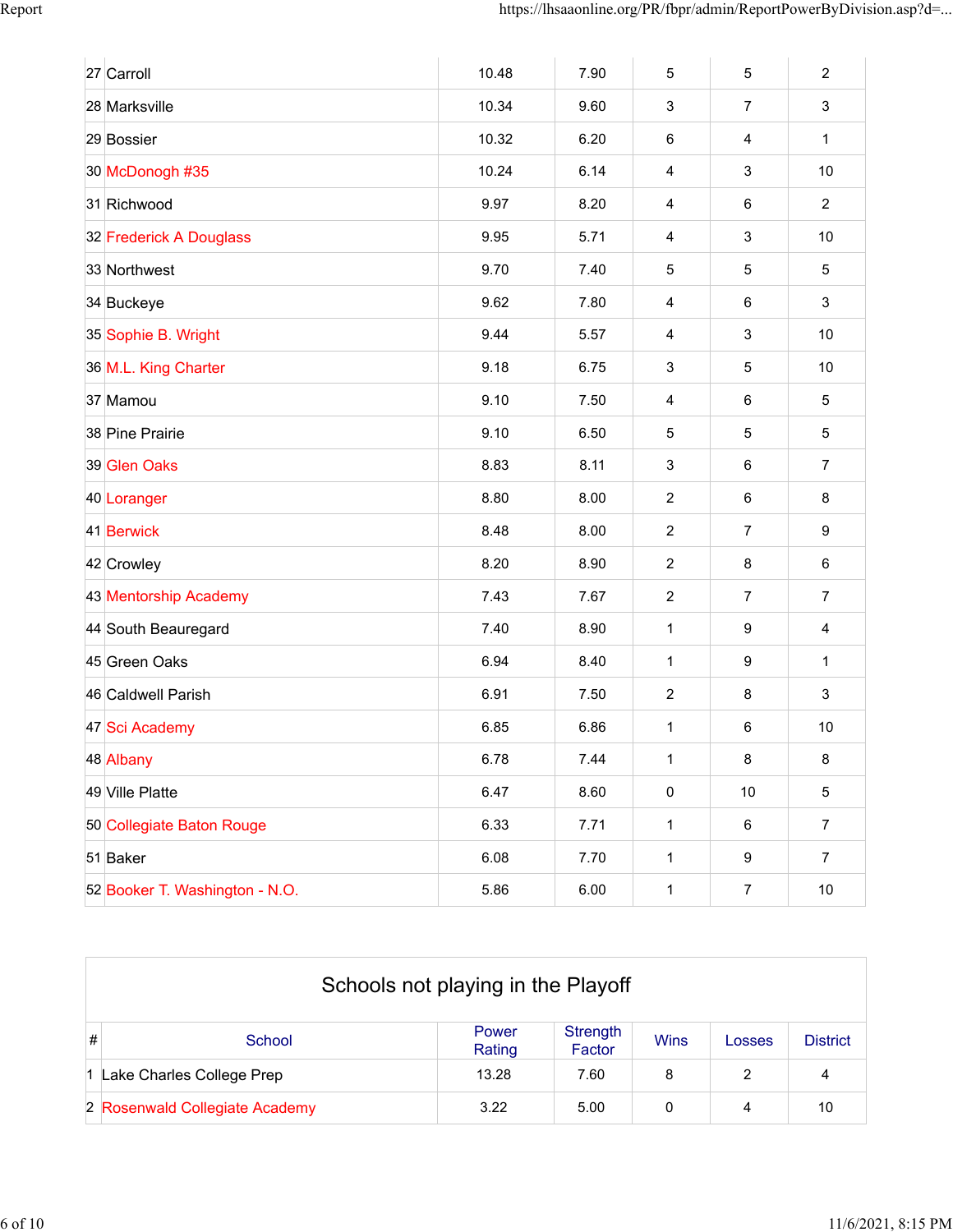### Excludes New Schools Accepted for New Membership

| 2A               |                                      |                 |                           |                         |                         |                           |
|------------------|--------------------------------------|-----------------|---------------------------|-------------------------|-------------------------|---------------------------|
| $\#$             | School                               | Power<br>Rating | <b>Strength</b><br>Factor | <b>Wins</b>             | Losses                  | <b>District</b>           |
| $\mathbf 1$      | Many                                 | 15.34           | 7.60                      | 9                       | 1                       | $\ensuremath{\mathsf{3}}$ |
| $\overline{2}$   | Loreauville                          | 15.08           | 6.50                      | 10                      | $\pmb{0}$               | $\overline{7}$            |
| $\overline{3}$   | <b>General Trass</b>                 | 14.54           | 6.00                      | 9                       | $\mathbf 0$             | $\overline{2}$            |
| $\overline{A}$   | Avoyelles                            | 14.04           | 7.40                      | $\bf 8$                 | $\overline{2}$          | $\ensuremath{\mathsf{3}}$ |
| 5                | <b>North Caddo</b>                   | 13.85           | 7.11                      | $\overline{7}$          | $\overline{2}$          | 1                         |
| 6                | Amite                                | 13.84           | 7.13                      | 6                       | $\overline{2}$          | 9                         |
| 7                | Jonesboro-Hodge                      | 13.79           | 6.90                      | 8                       | $\overline{c}$          | 1                         |
| $\boldsymbol{8}$ | Rosepine                             | 13.20           | 5.70                      | $\boldsymbol{9}$        | $\mathbf{1}$            | $\overline{5}$            |
| 9                | <b>Red River</b>                     | 12.89           | 7.20                      | $\overline{7}$          | $\sqrt{3}$              | $\mathfrak{S}$            |
|                  | 10 Mangham                           | 12.73           | 7.20                      | $\overline{7}$          | $\mathsf 3$             | $\overline{c}$            |
|                  | 11 St. Helena College & Career Acad. | 12.07           | 7.50                      | 4                       | 4                       | 9                         |
|                  | 12 Port Allen                        | 11.91           | 7.00                      | 6                       | $\overline{\mathbf{4}}$ | 8                         |
|                  | 13 Winnfield                         | 11.84           | 7.60                      | 6                       | 4                       | $\mathfrak{S}$            |
|                  | 14 South Plaquemines                 | 11.79           | 6.00                      | 5                       | $\sqrt{3}$              | 11                        |
|                  | 15 Franklin                          | 11.60           | 7.00                      | 5                       | $\mathsf 3$             | $\overline{7}$            |
|                  | 16 Pine                              | 11.49           | 5.78                      | 6                       | $\sqrt{3}$              | 9                         |
|                  | 17 East Feliciana                    | 10.93           | 7.67                      | 4                       | $\mathbf 5$             | 8                         |
|                  | 18 D'Arbonne Woods Charter           | 10.93           | 5.78                      | 6                       | $\sqrt{3}$              | 1                         |
|                  | 19 Welsh                             | 10.67           | 6.10                      | 6                       | $\overline{4}$          | 6                         |
|                  | 20 Delcambre                         | 10.40           | 6.33                      | 5                       | 4                       | $\overline{7}$            |
|                  | 21 DeQuincy                          | 10.30           | 6.90                      | 5                       | 5                       | $\sqrt{5}$                |
|                  | 22 Kinder                            | 10.20           | 7.90                      | $\overline{\mathbf{4}}$ | $\,6\,$                 | $\overline{5}$            |
|                  | 23 Capitol                           | 10.14           | 6.00                      | 5                       | 5                       | 8                         |
|                  | 24 Rayville                          | 10.13           | 6.70                      | 5                       | 5                       | $\overline{2}$            |
|                  | 25 Kentwood                          | 10.05           | 6.13                      | $\overline{\mathbf{4}}$ | $\overline{4}$          | 9                         |
|                  | 26 Oakdale                           | 10.00           | 5.60                      | 6                       | $\overline{\mathbf{4}}$ | $\overline{5}$            |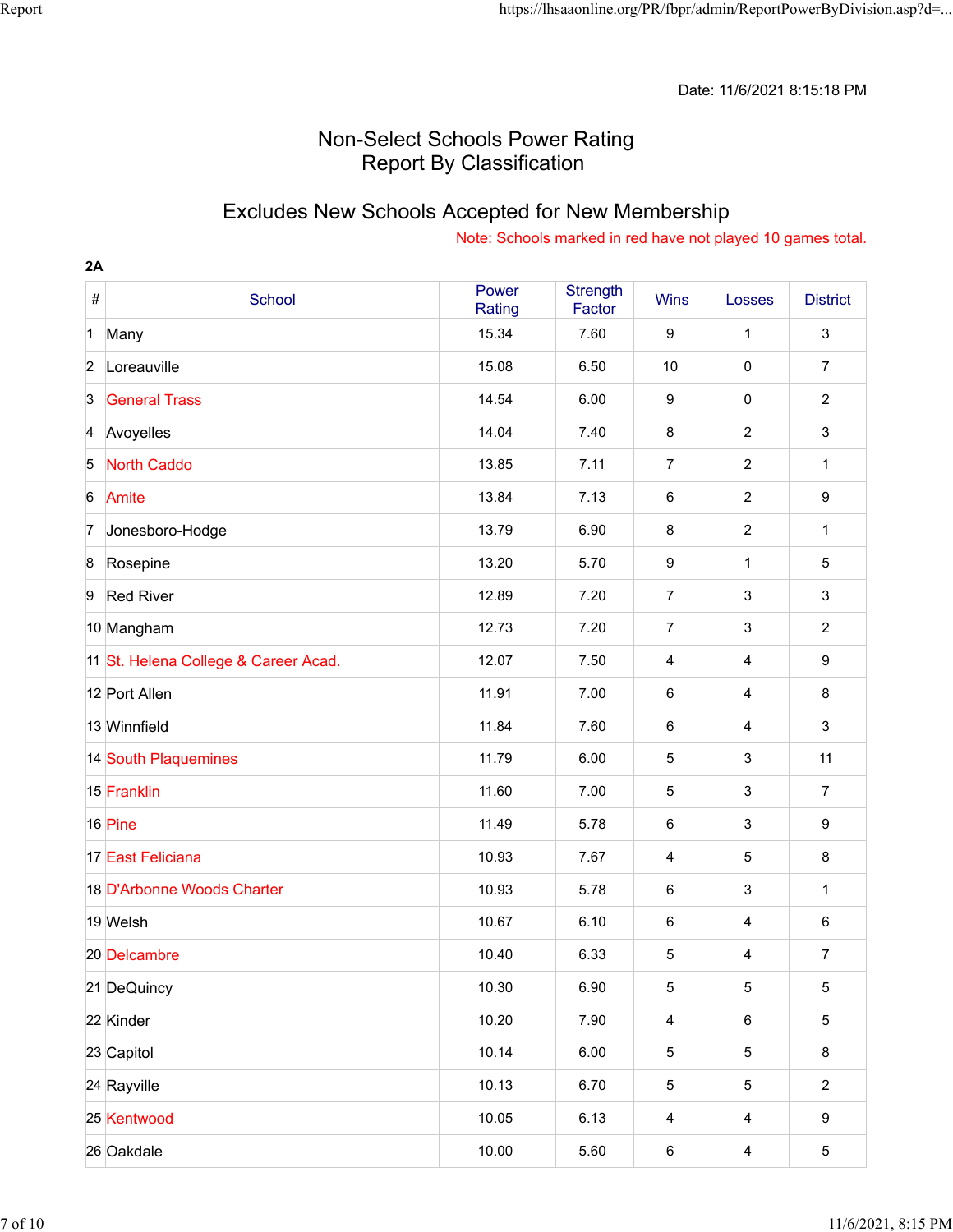| 27 Delhi Charter      | 9.80 | 6.30 | 5                         | $\sqrt{5}$       | $\overline{2}$   |
|-----------------------|------|------|---------------------------|------------------|------------------|
| 28 Springfield        | 9.50 | 5.44 | $\overline{\mathbf{4}}$   | 5                | 9                |
| 29 Bunkie             | 9.44 | 6.89 | 4                         | 5                | $\mathbf{3}$     |
| 30 Northeast          | 9.37 | 7.11 | 3                         | $\,6\,$          | $\bf 8$          |
| 31 West St. Mary      | 8.88 | 7.10 | 3                         | $\overline{7}$   | $\overline{7}$   |
| 32 Independence       | 8.74 | 6.00 | 3                         | 5                | 9                |
| 33 Lake Arthur        | 8.59 | 7.00 | 3                         | $\overline{7}$   | $\,6\,$          |
| 34 Ferriday           | 8.43 | 7.33 | $\overline{2}$            | $\overline{7}$   | $\overline{c}$   |
| 35 Lakeside           | 8.38 | 6.11 | $\ensuremath{\mathsf{3}}$ | $\,6\,$          | $\mathbf{1}$     |
| 36 Vidalia            | 7.73 | 7.30 | $\overline{2}$            | 8                | $\overline{2}$   |
| 37 Cohen College Prep | 7.61 | 5.57 | $\overline{2}$            | 5                | 11               |
| 38 Port Barre         | 7.29 | 8.60 | $\pmb{0}$                 | $10$             | $\,6\,$          |
| 39 Vinton             | 7.10 | 6.70 | $\overline{2}$            | 8                | 5                |
| 40 Fisher             | 7.07 | 7.57 | $\pmb{0}$                 | $\overline{7}$   | 11               |
| 41 Madison            | 6.98 | 7.11 | $\mathbf{1}$              | $\,8\,$          | $\boldsymbol{2}$ |
| 42 Jeanerette         | 6.66 | 7.80 | $\pmb{0}$                 | 10               | $\overline{7}$   |
| 43 Varnado            | 5.94 | 6.00 | 1                         | $\boldsymbol{9}$ | $\boldsymbol{9}$ |
| 44 Pickering          | 5.84 | 7.40 | $\pmb{0}$                 | 10               | $\sqrt{5}$       |
| 45 Lakeview           | 5.81 | 6.60 | $\mathbf{1}$              | $\boldsymbol{9}$ | $\mathfrak{S}$   |
| 46 Beekman Charter    | 4.67 | 6.00 | $\pmb{0}$                 | $\boldsymbol{9}$ | $\overline{2}$   |

|   | Schools not playing in the Playoff |                 |                    |             |        |                 |  |  |
|---|------------------------------------|-----------------|--------------------|-------------|--------|-----------------|--|--|
| # | School                             | Power<br>Rating | Strength<br>Factor | <b>Wins</b> | Losses | <b>District</b> |  |  |
|   | 1 Jefferson Rise Charter           | 10.45           | 7.50               |             |        | 11              |  |  |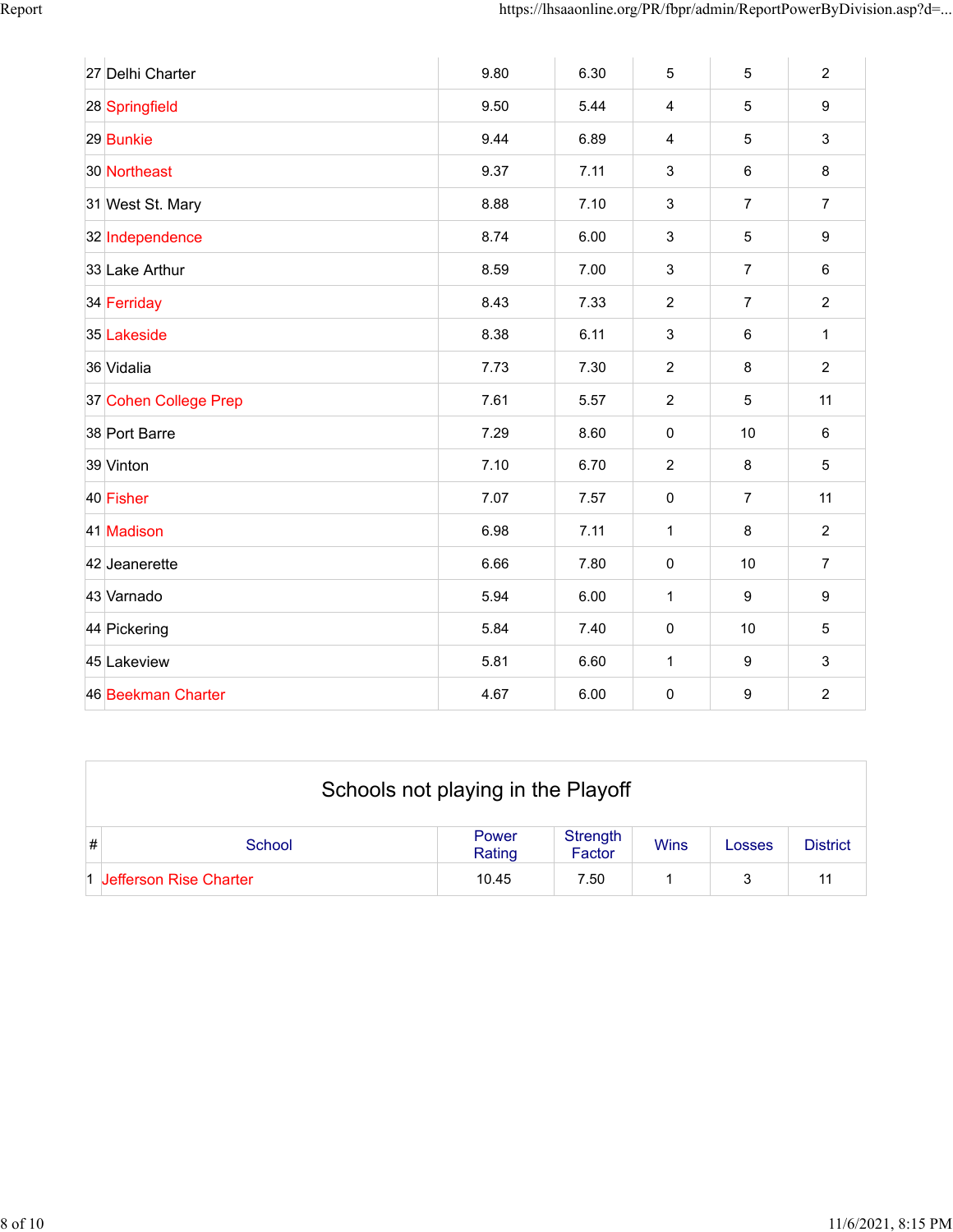### Excludes New Schools Accepted for New Membership

| <b>1A</b>      |                                    |                 |                           |                         |                         |                 |
|----------------|------------------------------------|-----------------|---------------------------|-------------------------|-------------------------|-----------------|
| $\#$           | School                             | Power<br>Rating | <b>Strength</b><br>Factor | Wins                    | Losses                  | <b>District</b> |
| $\mathbf 1$    | Logansport                         | 13.30           | 7.70                      | 6                       | 4                       | 3               |
| $\overline{2}$ | Homer                              | 12.58           | 6.20                      | $\overline{7}$          | $\mathbf{3}$            | 1               |
| $\overline{3}$ | <b>Grand Lake</b>                  | 12.58           | 4.20                      | 9                       | 1                       | 4               |
| 4              | Oak Grove                          | 12.17           | 6.70                      | 6                       | $\overline{4}$          | $\overline{2}$  |
| 5              | <b>Slaughter Community Charter</b> | 11.63           | 5.38                      | 5                       | $\sqrt{3}$              | 6               |
| $6\phantom{a}$ | Haynesville                        | 11.06           | 5.80                      | 6                       | $\overline{\mathbf{4}}$ | 1               |
| 7              | LaSalle                            | 11.00           | 4.70                      | 7                       | $\sqrt{3}$              | 3               |
| 8              | Delta Charter                      | 10.93           | 5.50                      | 6                       | $\overline{\mathbf{4}}$ | $\overline{2}$  |
| 9              | <b>Basile</b>                      | 10.88           | 5.70                      | 6                       | $\overline{4}$          | $\overline{4}$  |
|                | 10 White Castle                    | 10.71           | 6.38                      | 3                       | $\overline{5}$          | $\overline{7}$  |
|                | 11 Lincoln Preparatory School      | 10.33           | 5.10                      | 6                       | $\overline{4}$          | 1               |
|                | 12 West St. John                   | 9.73            | 5.17                      | $\overline{2}$          | $\overline{4}$          | 9               |
|                | 13 East Beauregard                 | 9.18            | 5.90                      | 4                       | 6                       | 4               |
|                | 14 Oberlin                         | 9.08            | 5.80                      | $\overline{\mathbf{4}}$ | $\,6$                   | 4               |
|                | 15 Northwood - Lena                | 8.87            | 4.50                      | 5                       | $\overline{5}$          | 3               |
|                | 16 Arcadia                         | 8.80            | 6.50                      | 3                       | $\overline{7}$          | 1               |
|                | 17 East Iberville                  | 8.30            | 6.38                      | 1                       | $\overline{7}$          | $\overline{7}$  |
|                | 18 Gueydan                         | 8.03            | 5.80                      | 3                       | $\overline{7}$          | 4               |
|                | 19 Plain Dealing                   | 8.02            | 6.50                      | 2                       | 8                       | 1               |
|                | 20 Merryville                      | 7.98            | 6.60                      | $\overline{c}$          | $\bf 8$                 | 4               |
|                | 21 Block                           | 7.96            | 6.90                      | $\mathbf{1}$            | $\boldsymbol{9}$        | $\mathbf{3}$    |
|                | 22 Delhi                           | 7.90            | 6.33                      | $\overline{a}$          | $\boldsymbol{7}$        | $\overline{2}$  |
|                | 23 Centerville                     | 7.85            | 5.78                      | $\overline{c}$          | $\overline{7}$          | 8               |
|                | 24 Magnolia School of Excellence   | 6.63            | 6.30                      | $\mathbf 1$             | $\boldsymbol{9}$        | $\mathbf{1}$    |
|                | 25 North Central                   | 6.60            | 7.00                      | 0                       | $10$                    | $\sqrt{5}$      |
|                | 26 Tensas                          | 5.92            | 5.60                      | $\mathbf{1}$            | $\boldsymbol{9}$        | $\overline{a}$  |